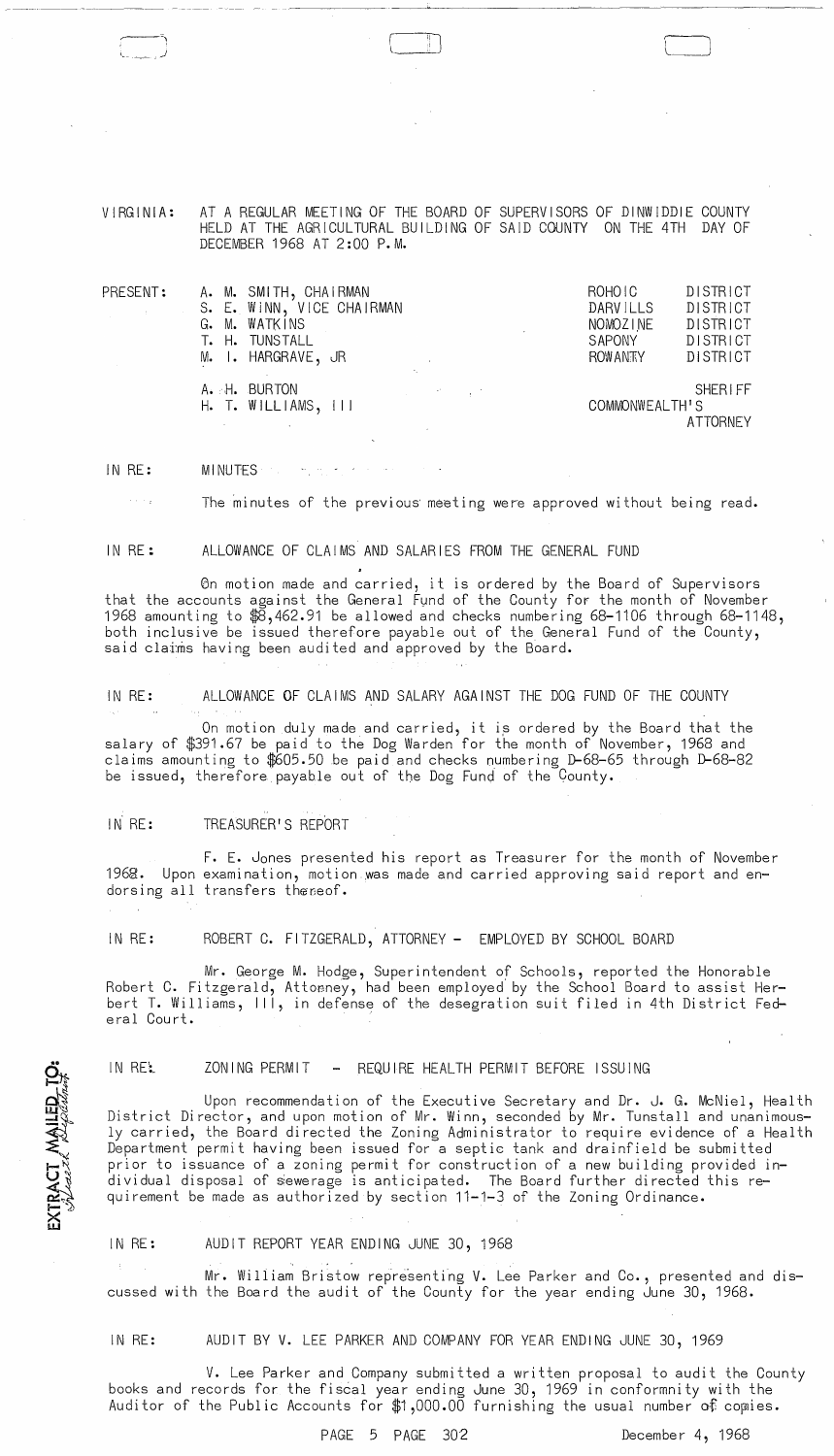Mr. Tunstall moved that V. Lee Parker and Co., be contracted to conduct the audit for the year 1968-69. Mr. Hargrave seconded. The motion was carried.

IN RE: STATE ROUTE 628 - PETITION TO IMPROVE

A petition submitted by 30 landowners, residents, and interested parties ~ of Route 628 between 460 and Route 689 requesting the improvement to and surface treat-<br>ment was submitted to the Board for review. Such petition stated the latest vehicle per day count as surveyed by the Highway Department was 50 vpd.

Subject petition was discussed by the Board and referred to the Highway Department for action.

IN RE: OPERATIONAL AND FISCAL SUMMARY 1967-68

There was presented to the Board the 1967-68 operational and fiscal summary for secondary roads by the Highway Department. Such summary was ordered filed for future reference.

IN RE: PLAT - GEORGE HAUSER

Mr. George Hauser, Route 6, Box 17H, Petersburg, Virginia, appeared before the Board and requested approval of a one acre cutoff fronting 105 feet on a pr i va te lane:.

Upon motion of Mr. Hargrave, seconded by Mr. Winn and carried such cutoff was approved.

IN RE: PLAT - JAMES C. FAULCON

Mr. James C. Faulcon, DeWitt, Virginia, appeared before the Board and requested approval of  $\dot{a}$  one acre cutoff with a 110 foot frontage on Route 650.

Upon motion of Mr. Hargrave, seconded by Mr. Winn and carried, such cutoff was approved.

IN RE: PATRICK HENRY HOSPITAL LADIES AUXILIARY

Superintendent of Welfare, Mrs. King B. Talley reported 5 Ladies as suggested by individual members of the Board to serve as charter members on the Board of Directors of the Dinwiddie County Chapter Auxiliary of the Patrick Henry Hospital for the Chronically [11 had accepted their appointment. The five ladies are Mrs. B. Hunter Barrow, Mrs. Thomas W. Barnes, Mrs. Millard E. Doyle, Mrs. Lynwood A. Inge, Mrs. Garland B. Slate.

IN RE: PURCHASE OF AUTOMOBILES FOR SHERIFFS DEPARTMENT

J.

iU.

00'

MIED<br>2222

 $\leq$   $\sim$ ~')  $\sum_{i=1}^{n}$ 

 $\mathbb{E} \mathbb{X} \mathbb{I} \mathbb{X}$ 

 $\bigcircled{S}_i$ 

 $\sim$   $\mu$ **11 ...** 

 $\sum_{i=1}^{n}$ 

 $\Xi \times \Xi$ 

The Sheriff submitted bids for the purchase of 5 new automobiles as fol-

lows:

| Master Cheverlot     | \$13,210.75 |  |  |
|----------------------|-------------|--|--|
| Ted Curry            | \$14,039.05 |  |  |
| Petersburg Motor Co. | \$14,460.95 |  |  |

Mr. Winn moved the Board accept Master Cheverlot's bid of \$13,210.75. Mr. Tunstall seconded. Motion was carried.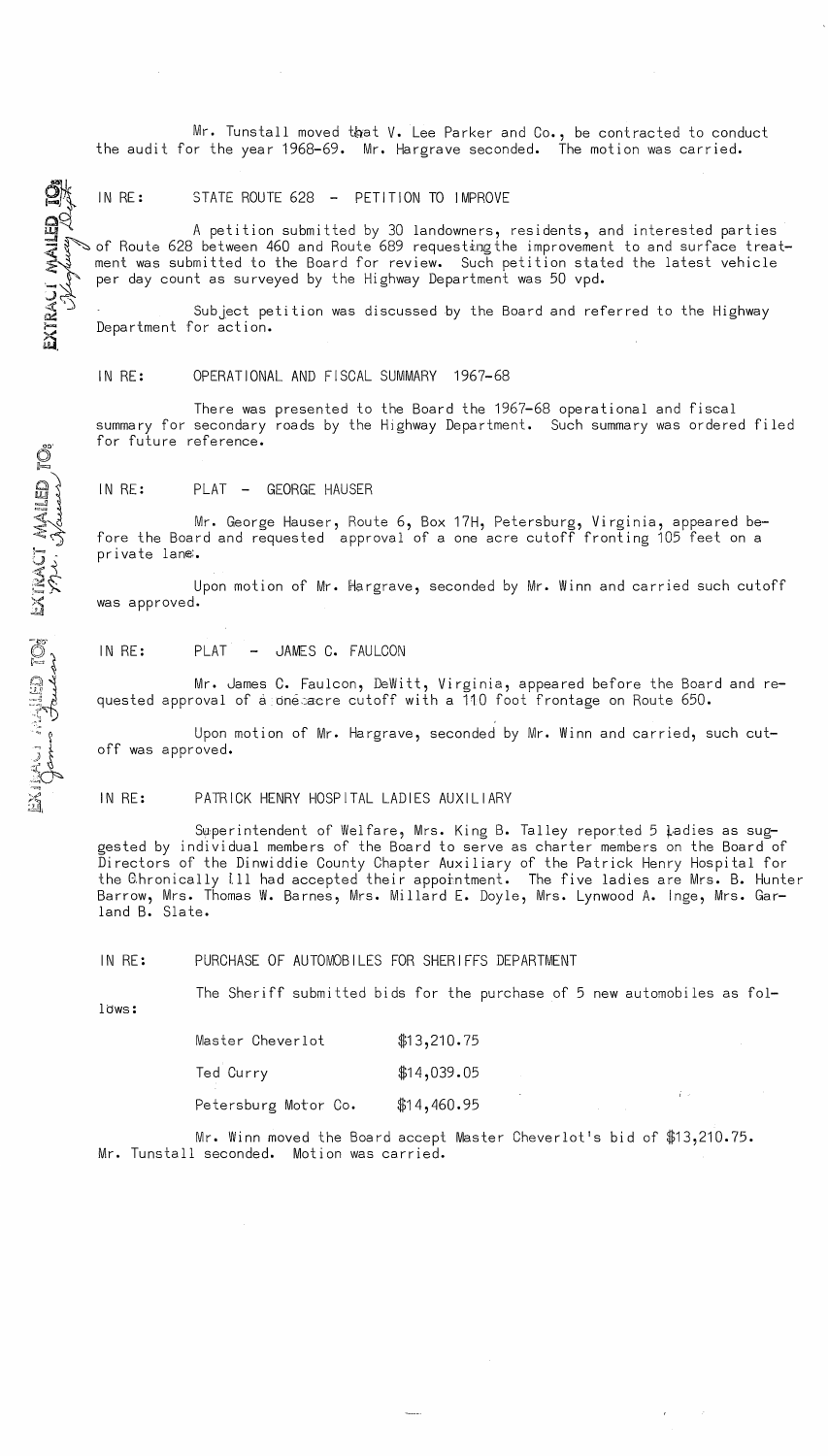IN RE: \$2,000 APPROPRIATED TO PAVE, CONSTRUCT AND LANDSCAPE PARKING AREA

 $\Box$ 

Mr. John W. Belshan, Assistant Extension Agent, presented a plan to construct and surface treat the parking area adjacent to the Health Center and County Office Buildings. The plan was reviewed by the Board and upon motion of Mr. Winn, seconded by Mr. Watkins and carried the Board appropriated an amount not to exceed<br>\$2,000.00 to pave and landscape subject parking area as outlined. Mr. Belshan and \$2,000.00 to pave and landscape subject parking area as outlined. Mr. Baskerville were authorized to implement the plan. '

IN RE: N & W - SEABOARD COASTLINE RAILROAD - SUIT TO RECOVER EXCESS TAXES PAID

Herbert T. Williams, III, Commonwealth's Attorney stated a suit had been filed by the N  $&$  W Railway and Seaboard Coastline Railroad against numerous counties and cities, including Dinwiddie County, charging the State Corporation Commission did erronously appraise their holdings at excessive values causing the defendants to pay excess taxes to the counties and cities involved. The suit further requested the reimbursement of excess taxes paid.

The suit was discussed by the Board. No action was taken pending further information. **-:-, ;:::;** 

IN RE: ACCESS ROAD - APPOMATTOX RIVER WATER AUTHORITY

It appearing to the Board that an access road beginning at a point on Route 601 0.70 miles west of Route 632 running in a northerly direction 0.57 miles<br>to Dead End has been constructed by the Appomattox River Water Authority with a 80' right-of-way duly recorded.

wHEREAS, this road having been constructed with a 6" aggregate stone base and surface treated with a prime and seal, therefore, the Board of Supervisors of Dinwiddie County after consideration in that this access road will serve a recreational center and landing ramps which will be operated by the State Game Commission as such,

→ on the property owned by the Appomattox River Water Authority, under lease purchase<br>agreement.<br>
→ WHEREAS, the plat and deed describing this road, recorded in deed book<br>
→ 139, page 78, dated December 5, 1968, deeded to WHEREAS, the plat and deed describing this road, recorded in deed book 139, page 78, dated December 5, 1968, deeded to the Commonwealth of Virginia, a party of the second part.

Motion was duly made and carried requesting that the Virginia Department of Highways add this road to the State Secondary System of Dinwiddie County.

BOOK 5 PAGE 3030

December 4; 1968

EXTRACT MAILED TO:

.;'" r;j eJ 0 (:) **.... (]** \'-4 **reJ** (>-"j

 $\approx$  0